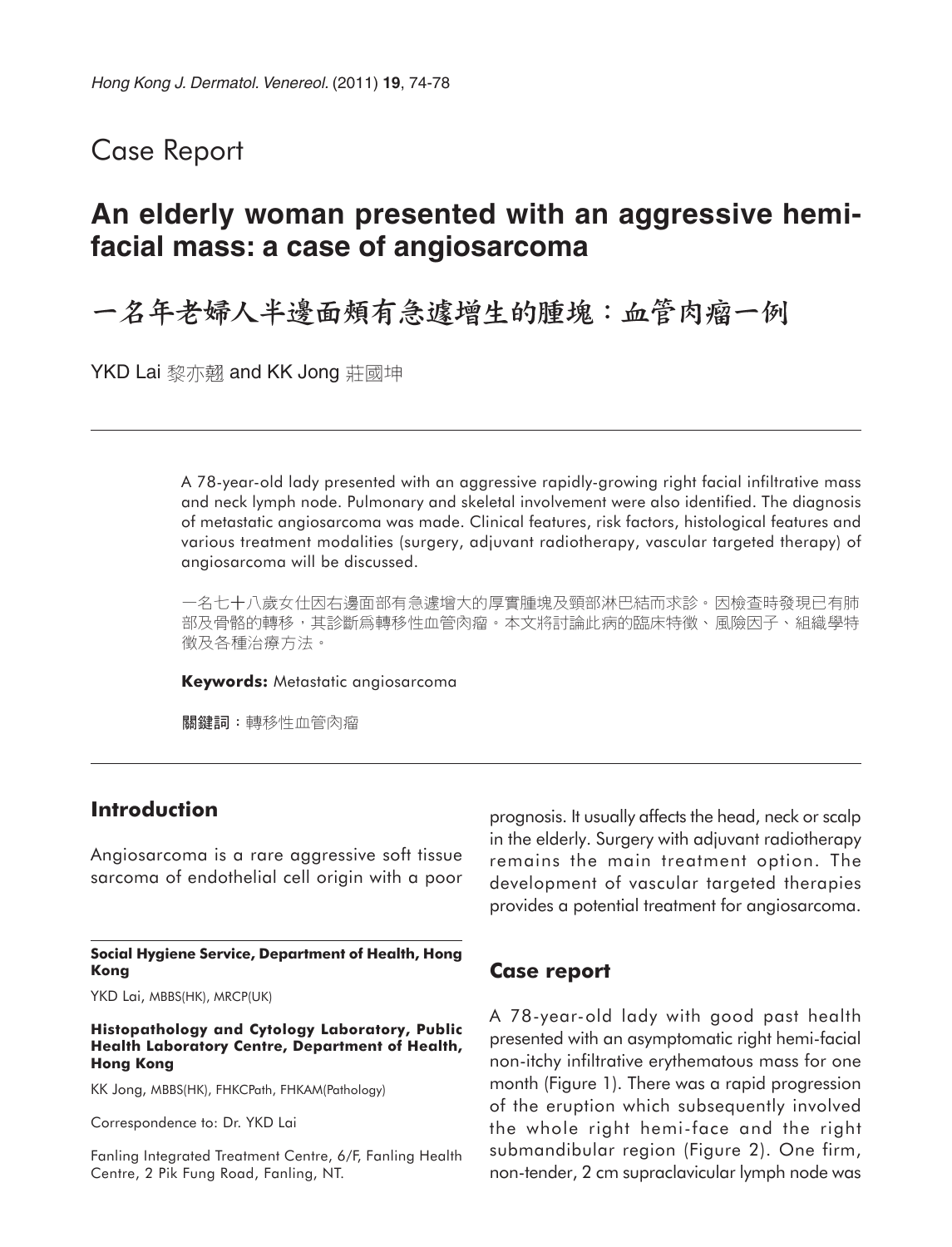

**Figure 1.** An elderly woman presented with an infiltrative right hemi-facial erythematous mass.



**Figure 2.** Right submandibular mass.

palpable. The complete blood picture, renal function tests, liver function tests and creatine kinase were all normal. The anti-nuclear antibody was 1:640 while the anti-double-stranded DNA and anti-extractable nuclear antigen antibodies were both negative. X-ray sinus showed no evidence of sinusitis. Differential diagnoses included facial cellulitis, erysipelas, mycobacterial infections (lupus vulgaris, leprosy), lupus erythematosus tumidus, acute cutaneous lupus erythematosus, dermatomyositis, angiosarcoma, folliculotropic mycosis fungoides, granuloma faciale, lymphocytic infiltrate of Jessner and granulomatous rosacea. She was prescribed a 2-week course of ampicillin and cloxacillin but there was no improvement.

An incisional skin biopsy over her right chin was performed. The skin biopsy showed an infiltrative vascular tumour throughout the dermis (Figure 3). The tumour was composed of irregular branching vascular channels lined by plump spindle to oval endothelial cells with mild nuclear atypia (Figure 4). Aggregates of epithelioid cells with occasional cytoplasmic vacuoles were seen (Figure 5). Mitosis was rare. Immunohistochemical study revealed CD34 positive epithelioid cells. Therefore, the histological diagnosis of angiosarcoma was made. Left supra-clavicular lymph node fine needle aspiration cytology was performed which revealed scattered, large size, highly pleomorphic epithelioid malignant cells with positive staining for CD31 and CD34. A positron-emission tomography (PET) was done which showed hypermetabolic neck lymph nodes, multiple thinwalled cystic lung lesions (compatible with lung metastases) and multiple lytic bone metastases. Hence, the diagnosis of metastatic angiosarcoma was established.

Our patient was referred to the oncologist and palliative radiotherapy to thoracic spine for pain control and impending cord compression was planned for her. Unfortunately, our patient's condition gradually deteriorated and finally succumbed five months after initial presentation.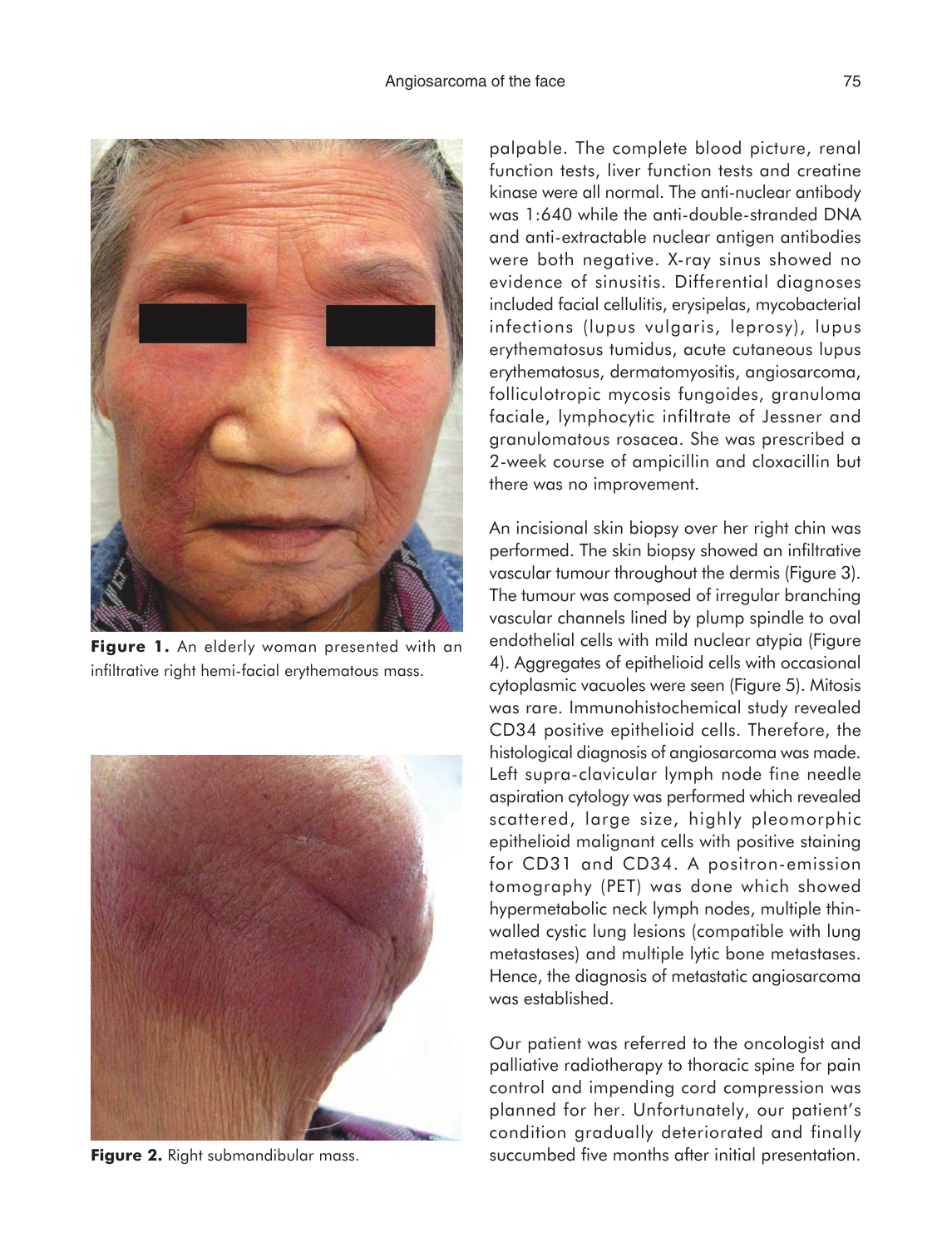

**Figure 3.** (5x objective): Infiltrative irregular vascular channels throughout the dermis.



**Figure 4.** (20x objective): The vascular channels are lined by atypical endothelial cells with hyperchromatic, enlarged nuclei.



**Figure 5.** (40x objective): There are solid areas which are composed of epithelioid endothelial cells with cytoplamsic vacuoles (single arrow). Some vacuoles contain red blood cells (double arrow).

## **Discussion**

Angiosarcoma is a subtype of soft tissue sarcoma. It was first described by Caro & Stubenrauch in 1945. It is an aggressive malignant endothelial cell tumour of vascular or lymphatic origin with a poor prognosis. The most common presentation is a cutaneous form affecting head, neck or scalp in elderly white men.

Angiosarcoma can be classified as cutaneous angiosarcoma, lymphoedema-associated angiosarcoma (Stewart-Treves syndrome), radiation-induced angiosarcoma, primary breast angiosarcoma and soft tissue angiosarcoma. It constitutes 2% of soft tissue sarcomas and 5.4% of cutaneous soft tissue sarcomas.<sup>1</sup> It can develop at any age, more commonly in elderly over 70 years old. It commonly affects the head and neck regions (27.0%), followed by the breast (19.7%), extremities (15.3%), trunk (9.5%), liver (6.0%), heart (4.7%), bone (3.6%) and spleen  $(2.6\%)$ .<sup>1</sup>

Risk factors for developing angiosarcoma include radiation, chronic lymphoedema (Stewart-Treves syndrome), post-surgery or radiotherapy (e.g. post breast carcinoma therapy), exposure to exogenous toxins (e.g. vinyl chloride, thorium dioxide, arsenic, anabolic steroids, foreign bodies) and familial syndromes (e.g. neurofibromatosis type 1, mutation of *BRCA1* or *BRCA2* genes, Maffucci syndrome, Klippel-Trenaunay-Weber syndrome).<sup>1</sup>

Cutaneous form of angiosarcoma initially presented as a bruise or a raised purplish-red papule on the central face, forehead or scalp. Facial swelling and oedema may be present. Increasing tumour size, tissue infiltration, oedema, tumour fungation, ulceration, haemorrhage can all develop. In lymphoedema associated angiosarcoma (Stewart-Treves syndrome), firm coalescing violaceous nodules or indurated plaque on a background of non-pitting oedema is the usual presentation. More than 90% of cases arise after mastectomy and lymph node dissection. Inner aspect of the upper arm is the most common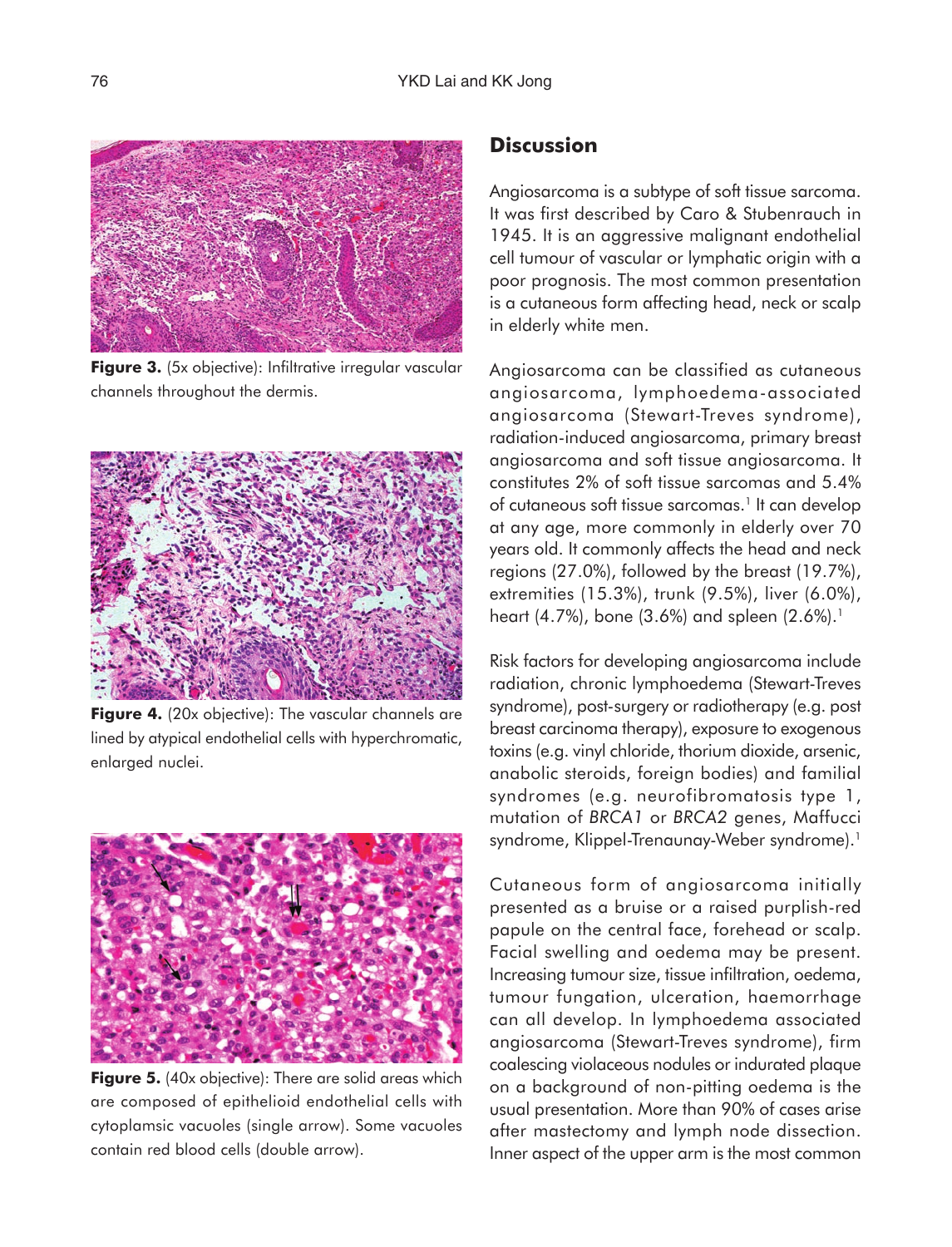site of involvement. The duration of lymphoedema prior to development of angiosarcoma varies from 4 to 27 years.2 Post-irradiation angiosarcoma presents as infiltrative plaques or nodules in or near the radiation field. It usually follows radiation for gynaecologic malignancies or breast carcinoma. The lesions can occur 4 to 40 years after irradiation.3 Angiosarcoma of soft tissue occurs in the extremities, retroperitoneum and abdominal wall. Thirty three per cent of patients have evidence of recent haemorrhage or coagulopathy, including anaemia, persistent haematoma, haemothorax, haemorrhagic ascites and gastrointestinal bleeding.3 Angiosarcoma metastasises via the haematogenous route to lung, pleura, liver, bone or lymph nodes.

The histopathology of angiosarcoma depends on the areas of tumour differentiation.2 In well differentiated areas, there is an anastomosing network of sinusoidal vessels lined by a single layer of endothelial cells of slight to moderate nuclear atypia. These vascular sinusoids split apart collagen bundles and groups of adipose cells. In less well differentiated areas, endothelial cells with more pronounced nuclear pleomorphism and mitotic activity pile up forming papillary projections. In poorly differentiated areas, the luminal formation is non-apparent. There is high mitotic activity mimicking high grade sarcoma or melanoma. Areas of haemorrhage or necrosis can occur. Endothelial markers (von Willebrand factor, CD34, CD31, *Ulex europaeus* agglutinin 1, vascular endothelial growth factor (VEGF)) are expressed in angiosarcoma.<sup>1</sup> The absence of S100, human melanoma black 45, and melanoma antigen help to distinguish it from melanoma. The identification of high concentration of the cytokine vascular endothelial growth factor A (VEGF-A) and three subtypes of VEGF receptors helps the development of vascular targeted therapies which will be discussed later.

Table 1 shows the TNM staging system for soft tissue sarcoma according to the International Union Against Cancer and American Joint

Committee on Cancer (UICC/AJCC) system. The overall 5 year survival of angiosarcoma is 35%<sup>1</sup> and the median survival of localised disease is 7 months.4 The possible poor prognostic factors include tumours larger than 5 cm, high tumour grade, old age, metastatic disease at presentation, angiosarcoma of viscera (liver or heart), retroperitoneal disease and radiation induced disease, etc.<sup>1</sup> Diagnostic evaluations include skin biopsy, magnetic resonance imaging, computed tomography imaging and PET imaging. The value of sentinel lymph node biopsy is unknown.

For localised disease, radical surgery with complete resection is the first line treatment. However, margin involvement is common due to the invasive and multifocal nature of angiosarcoma. Wide excision margin is therefore recommended despite the fact that it is sometimes difficult to achieve because of diffuse tissue infiltration, tumour location (e.g. cardiac angiosarcoma), and relation of tumour to other structures (e.g. head and neck tumours). Due to high risk of local recurrence, large dose adjuvant radiotherapy ( $>50$  Gy) is recommended.<sup>5</sup> There is no convincing evidence to support the use of

**Table 1.** TNM staging system for soft tissue sarcoma (including angiosarcoma). International Union Against Cancer and American Joint Committee on Cancer (UICC/AJCC) system

| Tx             | Primary tumour cannot be assessed                                |
|----------------|------------------------------------------------------------------|
| T0             | No primary tumour found                                          |
| T1             | Tumour $\epsilon = 5$ cm diameter (T1a superficial;<br>T1b deep) |
| T <sub>2</sub> | Tumour >5 cm diameter (T2a superficial;<br>T2b deep)             |
| Nx             | Cannot be assessed                                               |
| N <sub>0</sub> | No regional lymph node involvement                               |
| N1             | Regional lymph node involvement                                  |
| Mx             | Cannot be assessed                                               |
| <sub>M0</sub>  | No distant metastasis                                            |
| M1             | Distant metastasis                                               |